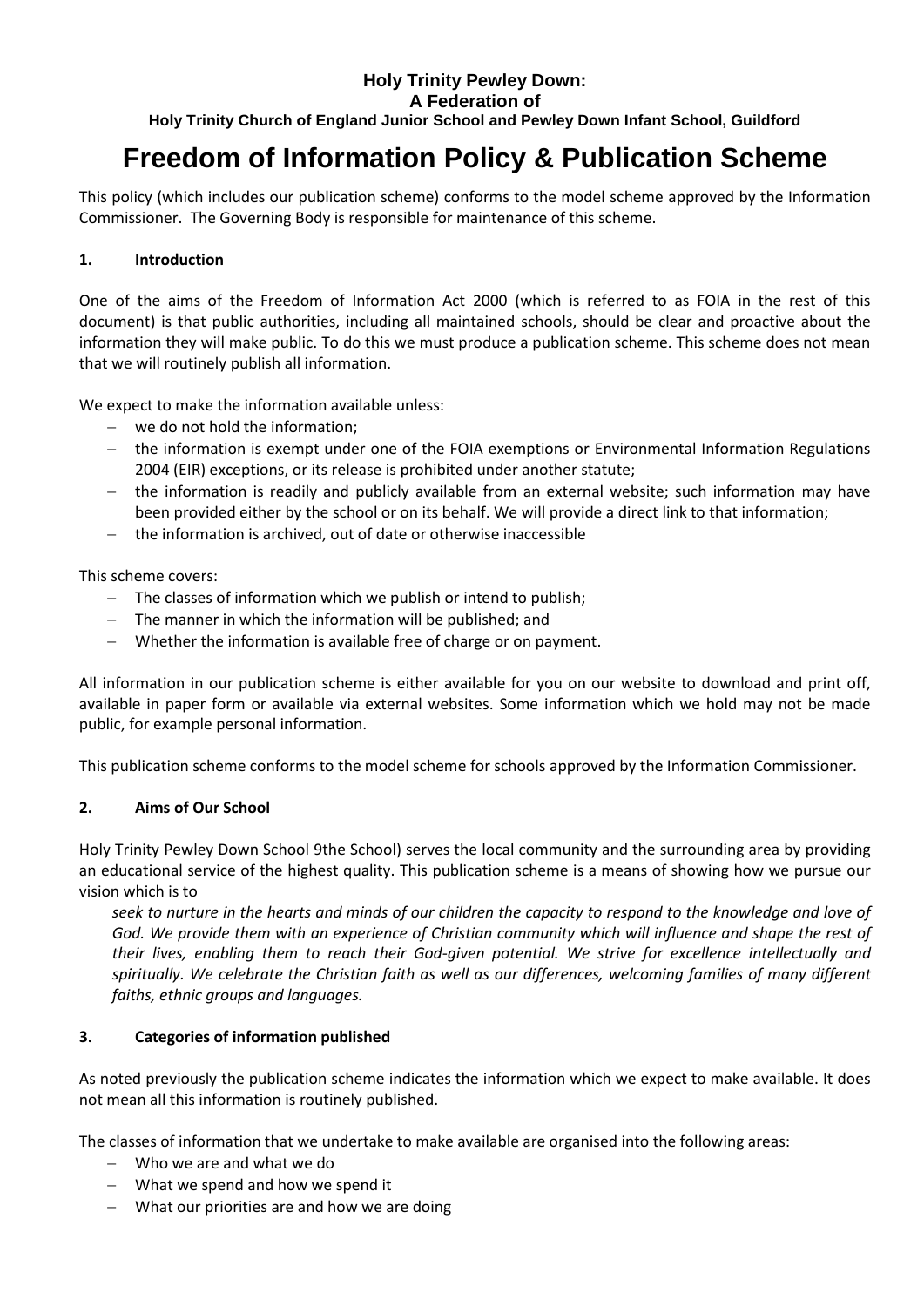- How we make decisions
- Our policies and procedures
- $-$  List and registers

### **4. How to request information**

If you require a paper version of any of the documents within the scheme, or wish to view information in school, please contact us by telephone, eMail or letter using the following addresses/numbers

|                         | <b>Holy Trinity Junior</b> | <b>Pewley Down Infants</b> |
|-------------------------|----------------------------|----------------------------|
| <b>School website</b>   | www.htpd.surrey.sch.uk     |                            |
| Tel                     | (01483) 539 033            | $(01483)$ 57 00 38         |
| Fax                     | (01483) 451 227            | None                       |
| eMail                   | hts@htpd.surrey.sch.uk     | info@htpd.surrey.sch.uk    |
| <b>Physical Address</b> | Addison Road               | Semaphore Road             |
|                         | Guildford                  | Guildford                  |
|                         | GU13QF                     | GU1 3PT                    |

To help us process your request quickly, please clearly mark any correspondence

#### "FREEDOM OF INFORMATION PUBLICATION SCHEME REQUEST" (in CAPITALS please)

If the information you're looking for is not available via the scheme nor on our website you can still contact the school and we will tell you whether or not we have it.

#### **5. Paying for information**

The purpose of this scheme is to make the maximum amount of information readily available at minimum inconvenience and cost to the public. Charges made by the school for routinely published material will be justified and transparent and kept to a minimum. Material which is published and accessed on a website will be provided free of charge, although you may incur costs from your Internet service provider. If you don't have internet access, you can access our website using a local library or an Internet café.

Single copies of information covered by this publication are provided free unless stated otherwise in section 6. Information involving considerable time in collation may incur a proportionate cost. If your request means that we have to do a lot of photocopying or printing, or pay a large postage charge, or is for a priced item such as some printed publications or videos we will let you know the cost before fulfilling your request. Copying charges will be made at 15p per page. Charges may be made for information subject to a charging regime specified by Parliament. Charges may be made for actual disbursements incurred such as:

- photocopying
- $-$  postage and packaging
- $-$  the costs directly incurred as a result of viewing information.

In exceptional circumstances some information may be available only by viewing in person. Where this manner is specified, contact details will be provided. An appointment to view the information will be arranged within a reasonable timescale.

Information will be provided in the language in which it is held or in such other language that is legally required. Where we are legally required to translate any information, we will do so. Obligations under disability and discrimination legislation and any other legislation to provide information in other forms and formats will be adhered to when providing information in accordance with this scheme.

Charges may also be made for information provided under this scheme where they are legally authorised, they are in all the circumstances, including the general principles of the right of access to information held by public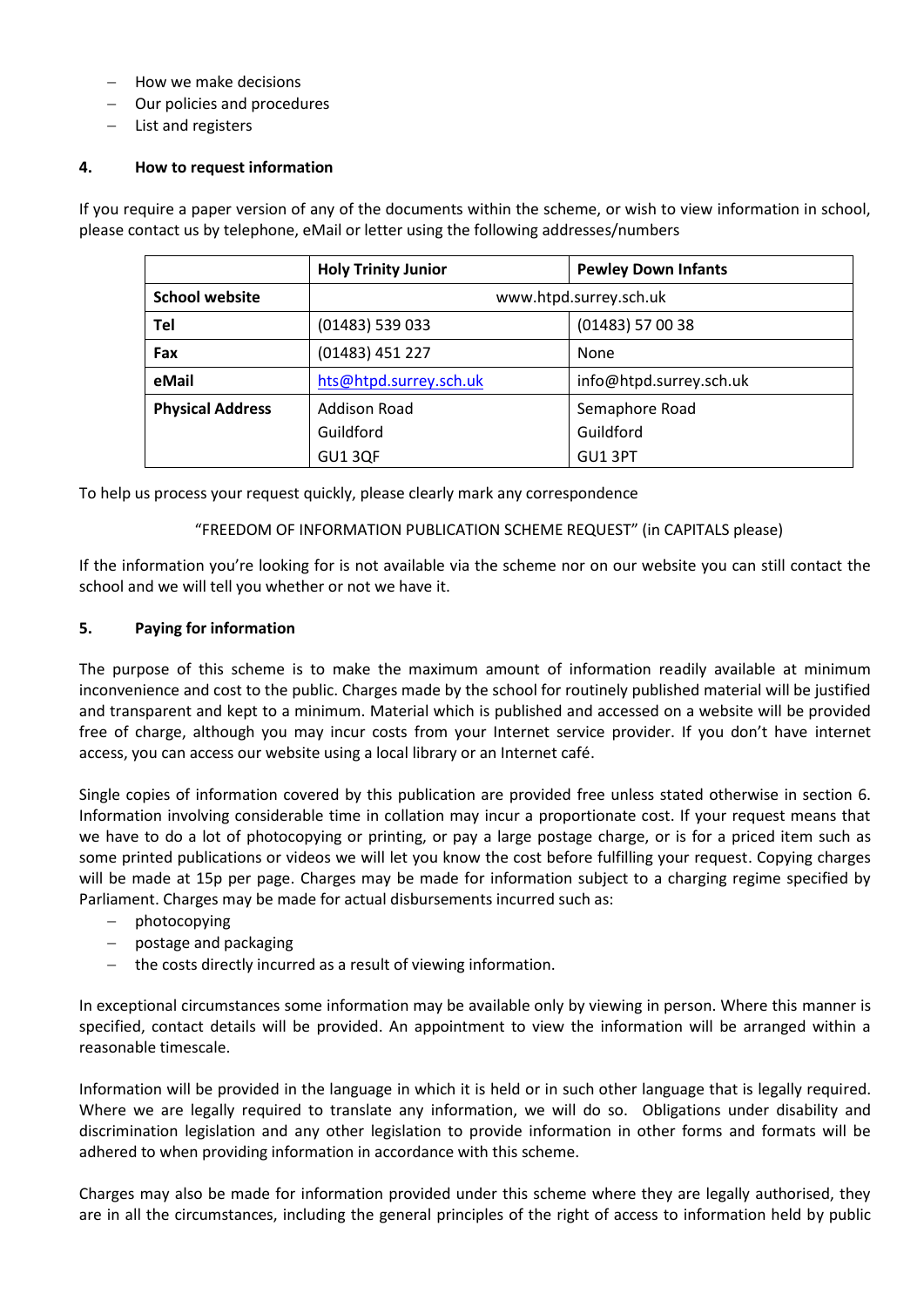authorities, justified and are in accordance with a published schedule or schedules of fees which is readily available to the public. If a charge is to be made, confirmation of the payment due will be given before the information is provided. Payment may be requested prior to provision of the information.

## **6. Classes of Information**

| <b>Class</b>           | <b>Description</b>                                                                                   |  |
|------------------------|------------------------------------------------------------------------------------------------------|--|
| Who we are and         | Current information only relating to                                                                 |  |
| what we do             | <b>Instrument of Government</b>                                                                      |  |
| organisational<br>i.e. | - School prospectus and curriculum                                                                   |  |
| information,           | $\checkmark$ The contents of the school prospectus                                                   |  |
| structrues, locations  | $\checkmark$ An outline of the school curriculum                                                     |  |
| and contacts           | - Governing Body                                                                                     |  |
|                        | $\checkmark$ The names of the governors should be available, and the basis on which they             |  |
|                        | have been appointed, along with details of how to contact them via the school                        |  |
|                        | Details of school session times and dates of school terms and holidays.                              |  |
|                        | $-$ Location and contact information                                                                 |  |
|                        | $\checkmark$ The address, telephone number, email address and website for the school                 |  |
|                        | together with the names of key personnel.                                                            |  |
|                        |                                                                                                      |  |
| What we spend and      | Current and previous two financial years                                                             |  |
| how we spend it        | - Annual budget plan and financial statements                                                        |  |
| Financial              | $\checkmark$ Details of the sources of funding and income provided to the school by a local          |  |
| information<br>about   | authority or directly by central government or from elsewhere, including the                         |  |
| projected<br>and       | private sector, together with the annual budget plan and the school's annual                         |  |
| actcual income and     | income and expenditure returns.                                                                      |  |
| expenditure,           | $\checkmark$ Details of items of expenditure over £5'000, including costs, supplier and              |  |
| procurement<br>and     | transaction information.                                                                             |  |
| contracts              | Capital funding                                                                                      |  |
|                        | $\checkmark$ Information on major plans for capital expenditure.                                     |  |
|                        | $\checkmark$ Details of the capital funding allocated to or by the school together with              |  |
|                        | information on related building projects and other capital projects. This should                     |  |
|                        | include any private finance initiative and public-private partnership contracts.                     |  |
|                        | Procurement and contracts                                                                            |  |
|                        | - Details of procedures used for the acquisition of goods and services. Details of                   |  |
|                        | contracts that have gone through a formal tendering process.                                         |  |
|                        | Pay policy - the school's policy and procedures regarding teachers' pay.<br>$\overline{\phantom{0}}$ |  |
|                        | - Staff allowances and expenses - details of allowances and expenses that may be                     |  |
|                        | incurred or claimed (incl travel, subsistence and accommodation)                                     |  |
|                        | Staff pay and grading structures                                                                     |  |
|                        | $\checkmark$ Names and positions of all staff of the school, and contact details.                    |  |
|                        | $\checkmark$ Salaries for senior staff in bands of £10,000. For more junior posts levels of pay      |  |
|                        | by salary range.                                                                                     |  |
|                        | Governors' allowances – details of allowances / expenses that can be incurred or                     |  |
|                        | claimed, and a record of total payments made to individual governors.                                |  |
|                        |                                                                                                      |  |
| What<br>are<br>our     | <b>Current information</b>                                                                           |  |
| priorities and how     | - Performance data supplied to the government                                                        |  |
| are we doing           | Latest Ofsted report                                                                                 |  |
| Strategies and plans,  | Performance management information - the Performance Management Policy and<br>$\qquad \qquad -$      |  |
| performance            | procedures adopted by the Governing Body.                                                            |  |
| indicators,<br>audits, | The school's future plans                                                                            |  |
| inspections<br>and     | Any major proposals for the future of the school                                                     |  |
| reviews                | Safeguarding and child protection                                                                    |  |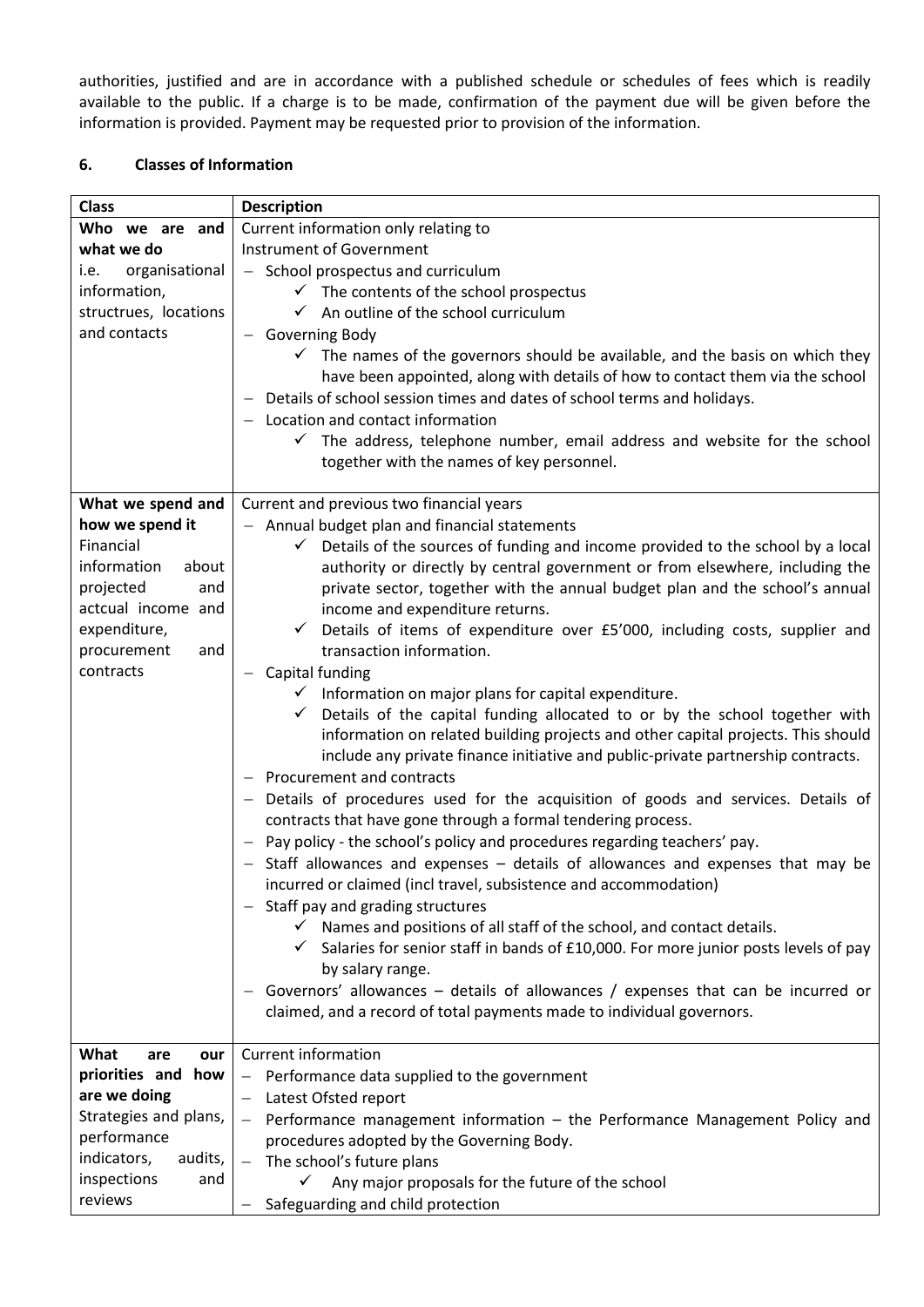|                                                                                                                                                                      | $\checkmark$ The policies and procedures in place to ensure that that the school exercises its<br>functions with a view to safeguarding and promoting the welfare of children,<br>including child protection, in compliance with legislation and guidance issued<br>by the Secretary of State.                                                                                                                                                                                                                                                                                                                                                                                                                                                                                                                                                                                                                                                                                                                                                                                          |
|----------------------------------------------------------------------------------------------------------------------------------------------------------------------|-----------------------------------------------------------------------------------------------------------------------------------------------------------------------------------------------------------------------------------------------------------------------------------------------------------------------------------------------------------------------------------------------------------------------------------------------------------------------------------------------------------------------------------------------------------------------------------------------------------------------------------------------------------------------------------------------------------------------------------------------------------------------------------------------------------------------------------------------------------------------------------------------------------------------------------------------------------------------------------------------------------------------------------------------------------------------------------------|
| How we make our<br>decisions<br>Decision<br>making<br>and<br>processes<br>records of decisions                                                                       | Current and previous three years<br>- Admissions policy / decisions<br>$\checkmark$ The school's admission arrangements and procedures, together with<br>information about the right of appeal. Information on application<br>numbers/patterns of successful applicants (including criteria on which<br>applications were successful) where not already published by Surrey CC via<br>their website.<br>Minutes of meetings of the governing body and its committees<br>$\checkmark$ Minutes, agendas and papers considered at such meetings. Note that<br>information that is properly considered to be private to the meeting will not be<br>made available.                                                                                                                                                                                                                                                                                                                                                                                                                          |
| Our policies<br>and<br>procedures<br>Current,<br>written<br>policies<br>protocols,<br>and procedures for<br>delivering<br>our<br>services<br>and<br>responsibilities | <b>Current information</b><br>School policies and other documents<br>$\checkmark$ Policies, procedures and documents that the school is required to have by<br>statute or by its funding agreement or equivalent including the required<br>policies as listed on the Department for Education's website. It will also<br>include policies and procedures for handling information requests.<br>- Records management and personal data policies<br>$\checkmark$ This will include information security policies, records retention, destruction<br>and archive policies, and data protection (including data sharing) policies.<br><b>Equality and diversity</b><br>$\checkmark$ This will also include policies, schemes, statements, procedures and<br>guidelines relating to equal opportunities.<br>Policies and procedures for the recruitment of staff<br>$\checkmark$ Where vacancies are advertised as part of recruitment policies, details of<br>current vacancies will be readily available.<br>Charging regimes and policies with details of any statutory charging regimes. |
| Lists and registers                                                                                                                                                  | Currently maintained lists and registers only<br>Curriculum circulars and statutory instruments<br>$\checkmark$ Statutory Instruments (for example Regulations), departmental circulars and<br>administrative memoranda sent to the Head Teacher/Governing Body<br>concerning the curriculum.<br>Disclosure logs<br>$\checkmark$ If we have produced a disclosure log this will be available and will indicate<br>the information provided in response to requests.<br>Any information the school is currently legally required to hold in publicly available<br>registers.                                                                                                                                                                                                                                                                                                                                                                                                                                                                                                             |
| The<br>services<br>we<br>offer<br>Information<br>about<br>services<br>the<br>the<br>provides<br>school<br>leaflets,<br>including<br>guidance<br>and<br>newsletters   | This is an extension of part of the first class of information and may also relate to<br>information covered in other classes. Examples of services include<br>$\checkmark$ Extra-curricular activities<br>$\checkmark$ Out of school clubs<br><b>School publications</b><br>$\checkmark$<br>Services for which the school is entitled to recover a fee, together with those fees<br>$\checkmark$<br>$\checkmark$ Leaflets, booklets and newsletters                                                                                                                                                                                                                                                                                                                                                                                                                                                                                                                                                                                                                                    |